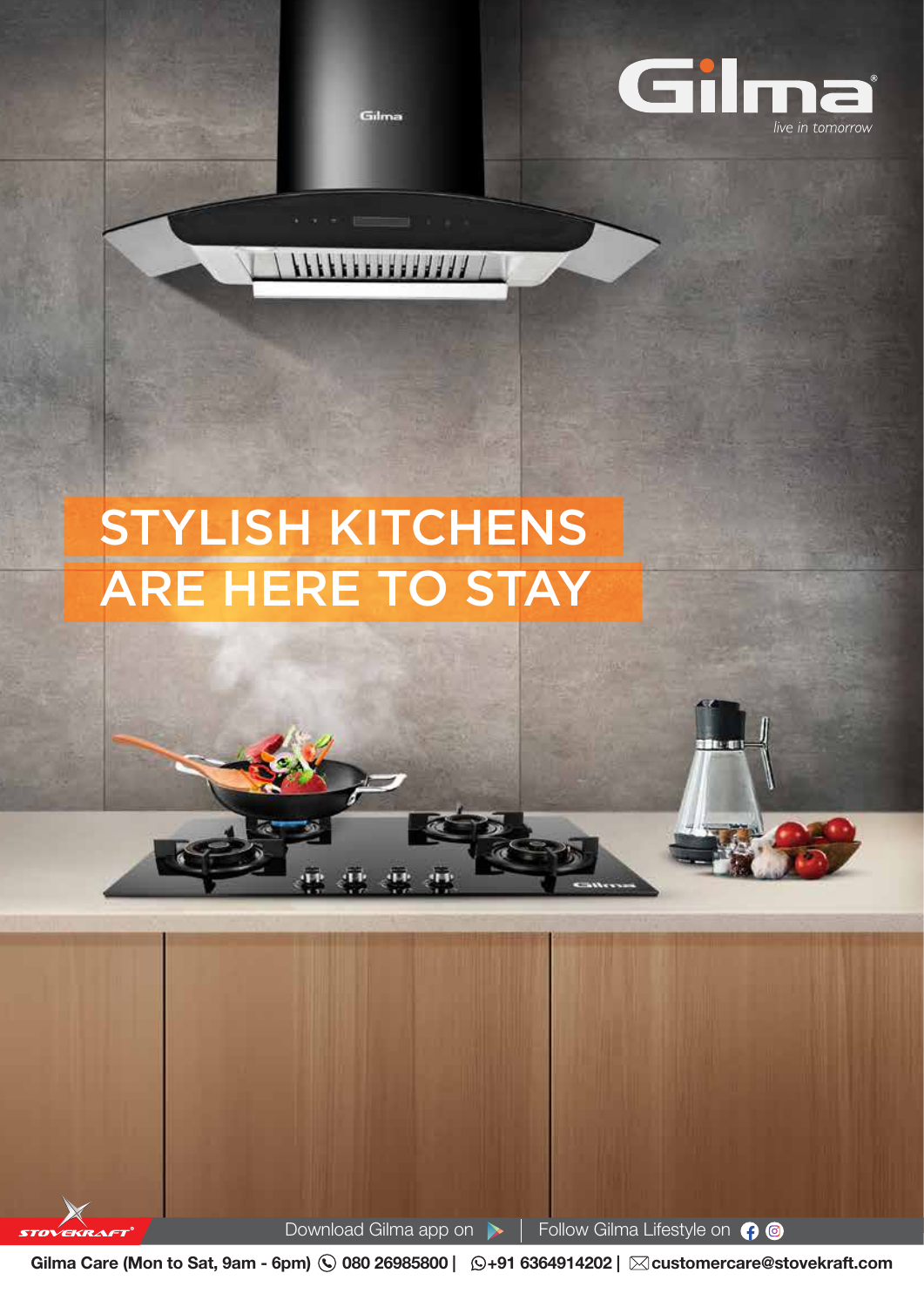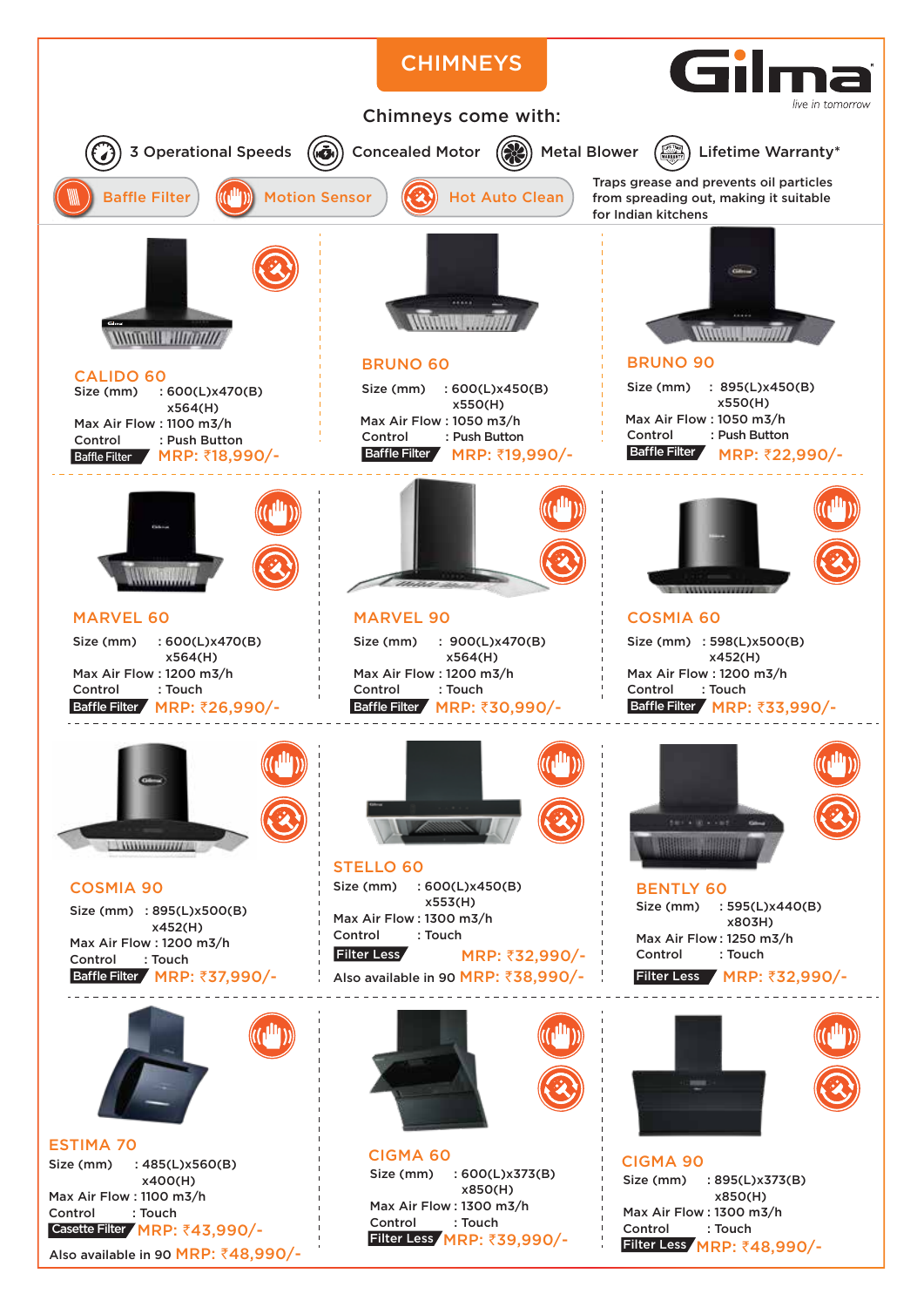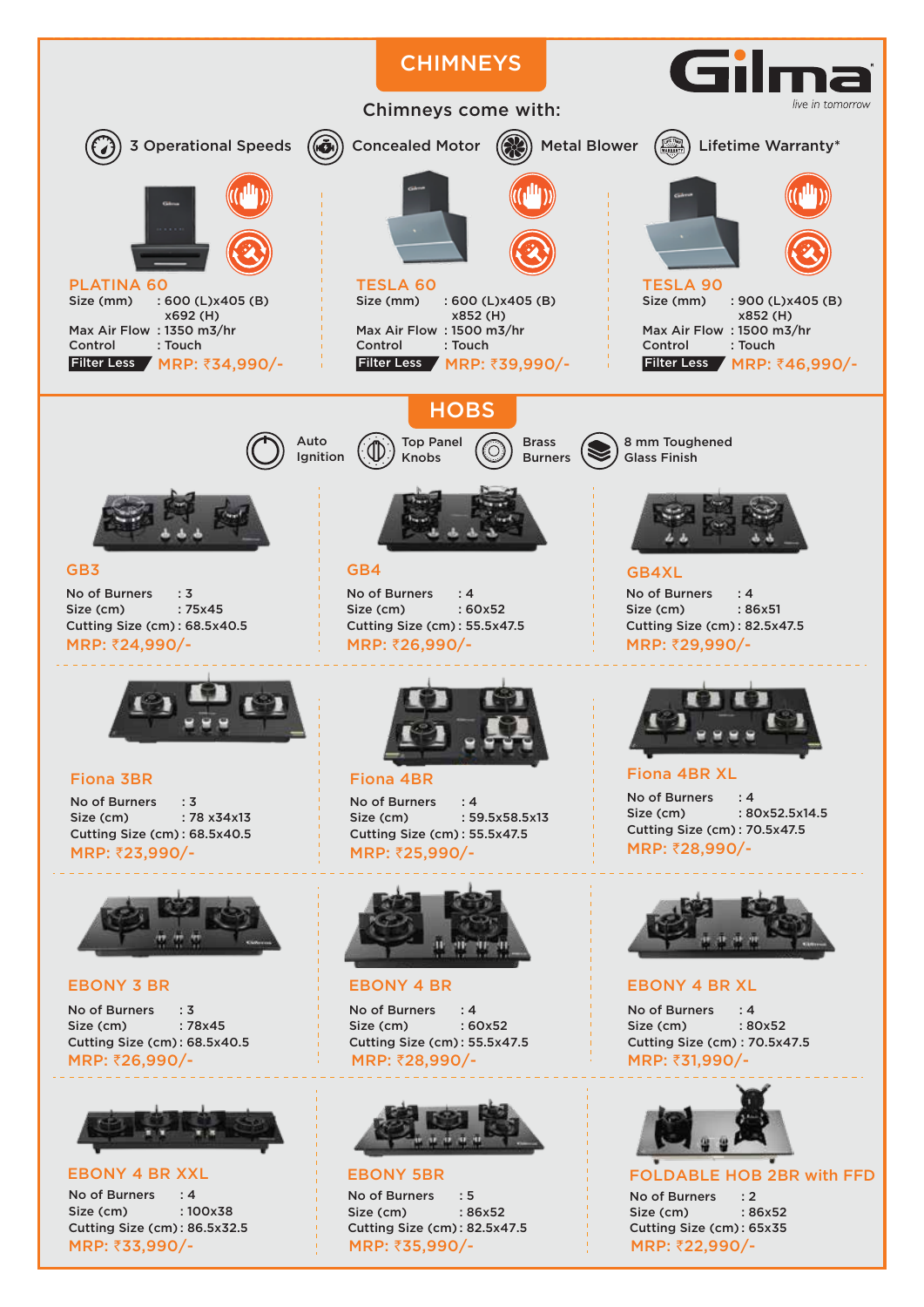## **COOKTOPS** live in tomorrow All Cooktops come with: Brass Burners  $($   $\bullet)$  8 mm Toughened Glass Finish  $($  $($  $\circ)$  Ergonomic Knobs NOVA AUTO 2 BR NOVA AUTO 3 BR NOVA AUTO 4 BR No of Burners : 2<br>Ignition : Auto No of Burners : 3 No of Burners : 4 Ignition : Auto<br>Size (cm) : 70x36 Ignition : Auto Ignition : Auto

Size (cm) : 77x38 MRP: ₹9,990/-

Size (cm)

MRP: ₹8,990/-

No of Burners : 2 Ignition : Auto Size (cm) : 59x50 NERO AUTO 2 BR

MRP: ₹9,990/-



No of Burners : 3 Ignition : Auto<br>Size (cm) : 77x38 Size (cm) NERO AUTO 3 BR MRP: ₹10,990/-



No of Burners : 4 Ignition : Auto<br>Size (cm) : 63.5x50 Size (cm) NERO AUTO 4 BR MRP: ₹13,990/-

Ignition : Auto<br>Size (cm) : 70x50 Size (cm) MRP: ₹16,990/-

No of Burners : 4

Size (cm) : 63.5x50 MRP: ₹12,990/-



No of Burners: 2<br>Ignition : Auto **Ignition** Size (cm) : 59x50 NERO ELITE 2 BR MRP: ₹10,990/-



No of Burners : 3 Ignition : Auto Size (cm) : 77x38 NERO ELITE 3 BR MRP: ₹11,990/-



No of Burners : 4 Ignition : Auto Size (cm) : 63.5x50 NERO ELITE 4 BR MRP: ₹12,990/-



NERO PLUS AUTO 4 BR

No of Burners : 4 Ignition : Auto Size (cm) : 70x50 NERO ELITE PLUS 4 BR MRP: ₹14.990/-



No of Burners : 2 Ignition : Auto Size (cm) : 59x50 REGALIA 2 BR MRP: ₹10,990/-



Ignition : Auto MRP: ₹12,990/-



 $\frac{1}{28.8}$  Size (cm) : 77x38  $\frac{1}{28.8}$  Size (cm) : 70x50  $\frac{1}{28.8}$ No of Burners : 4 Ignition : Auto Size (cm) : 70x50 REGALIA 4 BR MRP: ₹16,990/-





No of Burners : 2 Ignition : Manual Size (cm) : 70x50 RIO 2 BR MRP: ₹5,990/-



No of Burners : 3 Ignition : Manual Size (cm) : 77X38 RIO 3BR MRP: ₹7,990/-



No of Burners : 4 Ignition : Manual Size (cm) : 77x38 RIO 4 BR MRP: ₹9,990/-